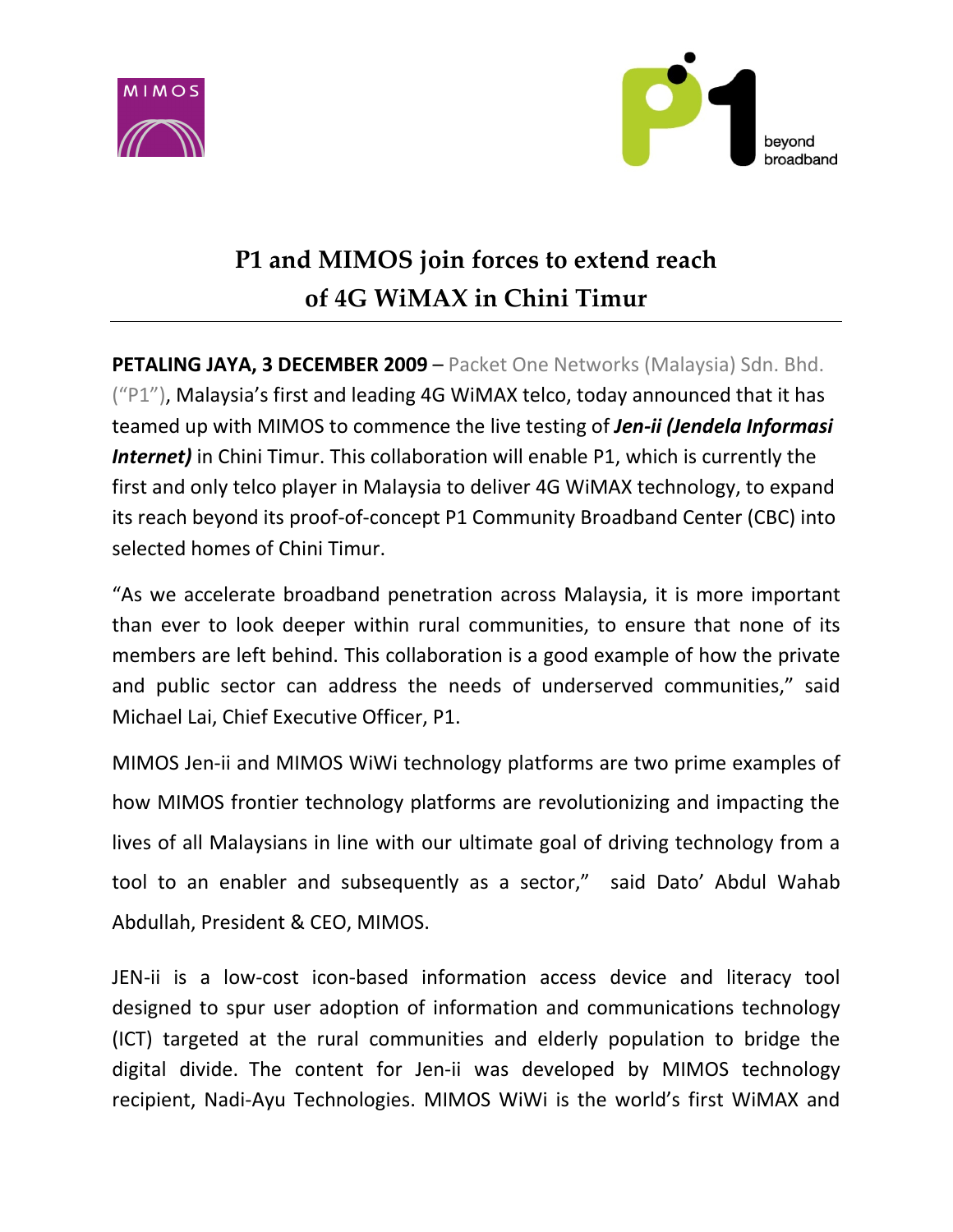WiFi hybrid solution which operates on 2.3 GHz frequency designed as an alternative for last mile broadband connectivity to accelerate Malaysia's broadband ecosystem. MIMOS WiWi is an environmentally-friendly plug-and-play instant broadband hotspot technology platform which is the ideal solution for cheaper and more affordable connectivity per user. As it provides multiple PC connections using existing WiFi connectivity but with broadband speeds it can provide fixed, portable and mobile wireless broadband available to all Malaysians. Pernec Integrated Network Systems Sdn Bhd (PINS) is one of five technology recipients of MIMOS WiWi technology platform. Both MIMOS Jen-ii and MIMOS WiWi were recognised for its design and quality at the Malaysia Good Design Mark Awards 2009.

As the senior citizens of Chini Timur were the segment most unlikely to spend time at the P1 CBC and is the most technologically resistant, they have been identified to be a part of this programme. With simple computing functions, senior citizens can now access content on the internet with three easy clicks of a mouse and from the comfort of their own homes. They can form or join online communities to enhance and complement their lifestyles from comparing grocery prices, attending online classes to exchanging e-mails.

The collaboration between MIMOS and P1 presents a unique opportunity to study the impact of 4G WiMAX connectivity and user-friendly icon-based devices to promote broadband adoption and raise household broadband penetration in rural communities. It complements perfectly the aim of the P1 CBC to inculcate best practice solutions for the people of Chini Timur on use of ICT to enhance their socio-economic lives.

UKM Pararunding has been commissioned to conduct an impact study on the programme for both MIMOS and P1 to respond to the cyber anthropology needs of the community. According to Lai, the data collated will enable P1 and MIMOS to measure the impact of broadband on this segment of the community. It will also drive a better understanding of the makeup of a successful telecentre and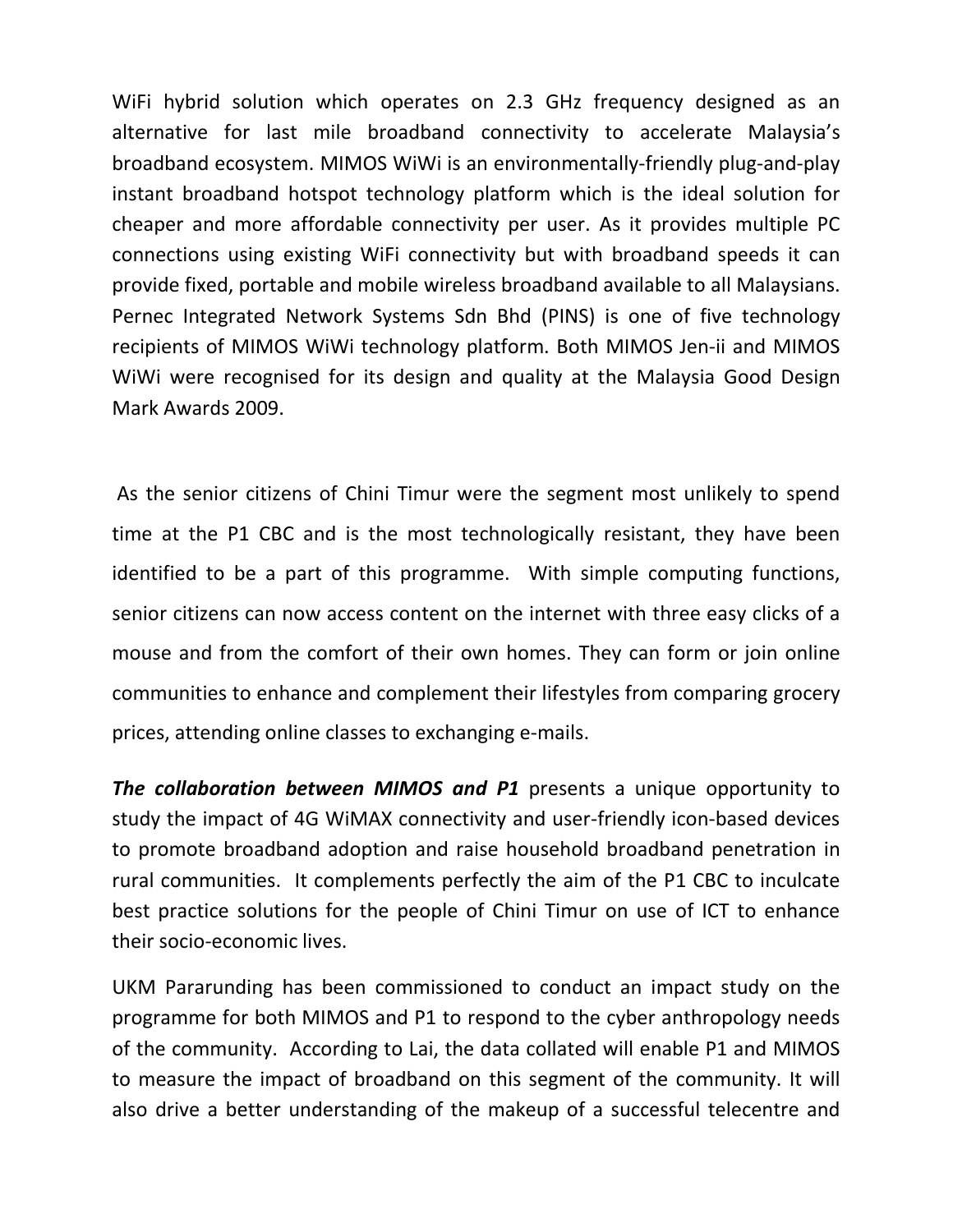how devices like **Jen-ii** can help accelerate broadband adoption in rural communities.

This collaboration with the MIMOS is part of P1's ongoing efforts to realise its aspiration to provide broadband for all by making broadband a right of every Malaysian. It showcases how 4G WiMAX with its high bandwidth and extended reach can be deployed to connect the whole community quickly and cost effectively.

###

### Note-to-Editor

MIMOS is known as MIMOS and not Malaysian Institute of Microelectronic Systems.

### About MIMOS

MIMOS is the premier applied research centre in frontier technologies aimed at growing globally competitive indigenous industries. MIMOS pursues exploratory and industry-driven applied research through multi-stakeholder smart partnerships with local and international universities, research institutes and industries and the Malaysia Government with a focus on frontier technologies. MIMOS' applied research / technology areas are refined into six (6) technology clusters - Knowledge Grid, Knowledge Technology, Information Security, Wireless Communications, MEMS, and Advanced Informatics.

MIMOS' focus is on driving globally recognized Centres of Excellence to promote and license MIMOS technologies or IPs to qualified indigenous ICT companies to strengthen their abilities to compete globally and move Malaysian ICT industry higher up the value chain.

MIMOS is the recipient of two (2) National Intellectual Property Award 2009 under the 'Trademark' and 'Industrial Design Award' categories and three (3) Malaysia Good Design Mark Awards 2008 under the 'Media and Home Electronics' category. The organisation also won the Asia HRD Congress 2008 Award under the 'Contribution to the Organisation' category for outstanding contribution to the field of Human Resource Development and the Frost & Sullivan's Growth Excellence Award 2007 for Industry Innovation & Advancement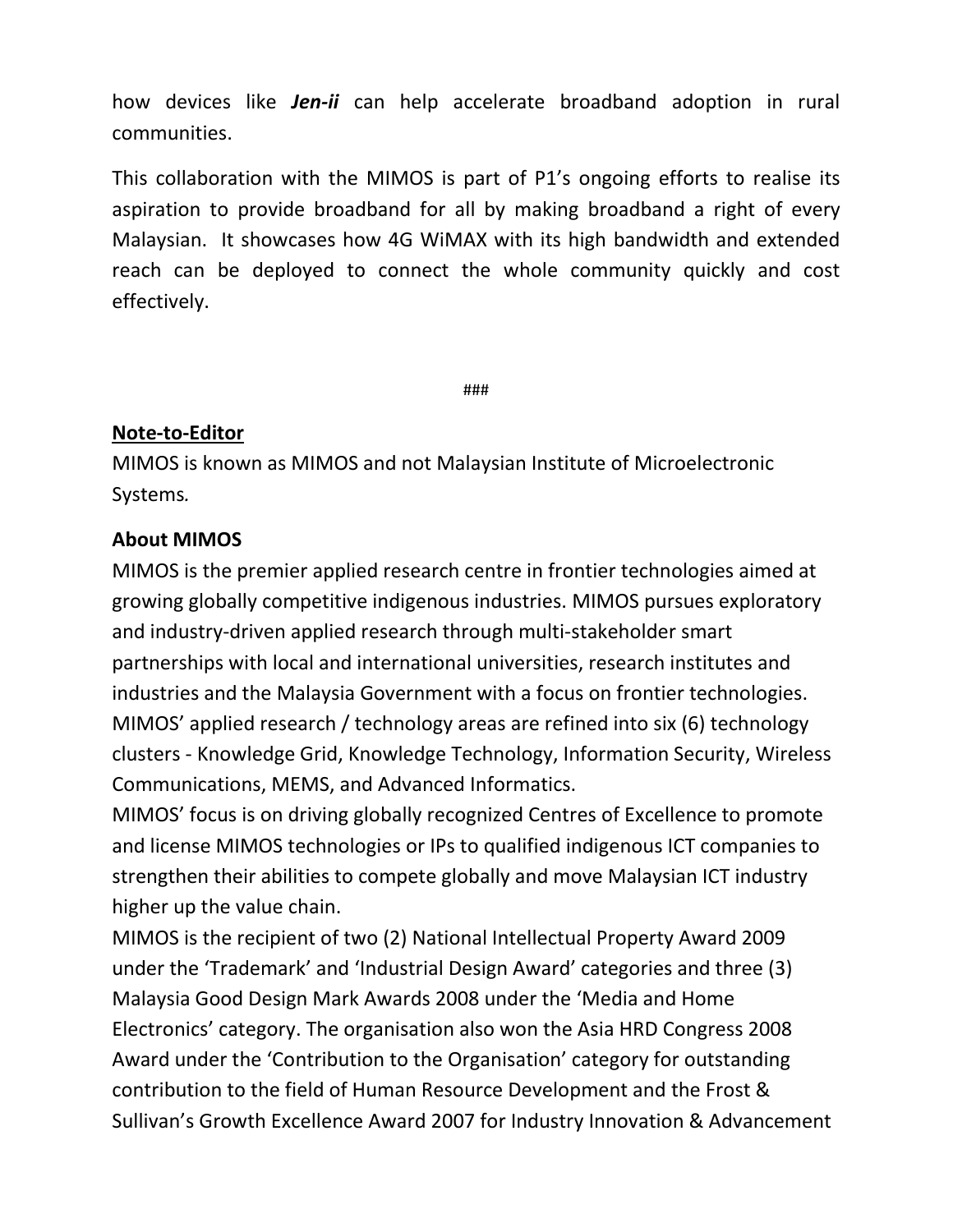(Precision Agriculture) for its application and development of Micro Electro Mechanical System (MEMS) in the field of precision agriculture.

### Media Contacts Tina Suryani Melan **Amal Koay / Ferina Manecksha** MIMOS Berhad **Hill and Knowlton for MIMOS** +60.3.8995.5246 / +60.12.3401108 +60.32026.0899

tina.suryani@mimos.my +60.12.377.9414 / +60.12.329.2558 amal.koay@hillandknowlton.com.my ferina.manecksha@hillandknowlton

About Packet One Networks (Malaysia) Sdn. Bhd.

Packet One Networks (M) Sdn Bhd (P1) is Malaysia's first and leading WiMAX telecommunications company with the country's widest WiMAX network.





P1 W1MAX represents the first large-scale commercial deployment of mobile WiMAX in Southeast Asia, and the first

large-scale deployment of an 802.16e 2.3GHz WiMAX network outside Korea.

P1's goal is to bridge the digital divide by making access to the internet universal, ubiquitous and affordable for every Malaysian. P1 hopes to play a major part in realizing the nation's goal – to have 50% broadband penetration by 2010.

P1 is the winner of the Red Herring Asia's Most Innovative Private Technology Company in 2008 and is listed in the Malaysia Book of Records as Malaysia's first WiMAX telco (August 2008).

For more information on P1, visit www.P1.com.my.

## About WiMAX

WiMAX is an abbreviation of Worldwide Interoperability for Microwave Access by the WiMAX Forum. It is a standard-based technology enabling delivery of last mile wireless broadband access as an alternative to cable and DSL. It is expected to enable quad play (voice, video, internet and mobility).